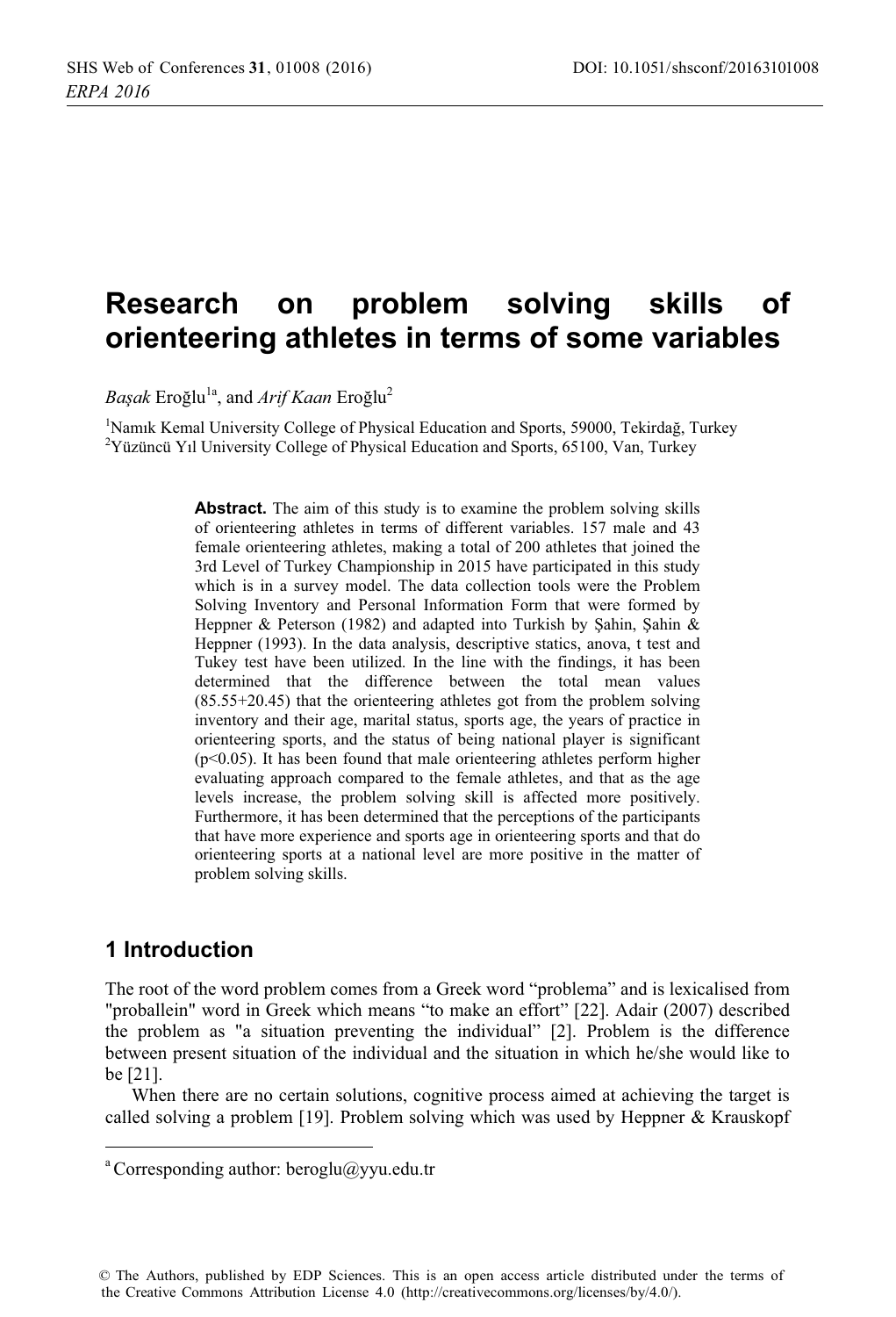(1987) being in synonymous with overcoming concept [13], makes development of the individual by discovering his/her talents and meeting his/her needs easier [9]. Problem solving ability helps effective adjustment of the individual and the group to the environment where they live in [28].

According to Morgan (1981), problem solving describes a process starting from perceiving the problem by the individual to finding a solution to it [20]. Problem solving is constituted of stages such as identification of problem, formation of suitable choices, finding the best solution among choices, etc. [2].

Orienteering is a branch of sports which is a combination of map reading and cross country running. The competitors determine their own routes in different areas by using topographic map and compass [7]. In this branch of sports, the abilities of independently thinking and tiding over under stress and pressure are developed as well as physical properties. While sportsmen learn how to focus on truth by taking lessons from mistakes, the abilities of thinking logically, analysing and solving problems independently are also developed [6].

### 1.1 The Aim of the Research

The aim of this study is to examine the problem solving skills of orienteering athletes in terms of different variables.

#### 1.2 The Problem of the Research

It was aimed to find out which variables effect the problem solving skills of orienteering athletes.

### 2 Method

157 male and 43 female orienteering athletes, making a total of 200 athletes that joined the 3rd Level of Turkey Championship in 2015 have participated in this study which is in a survey model.

The data collection tools were the Problem Solving Inventory and Personal Information Form that were formed by Heppner & Peterson (1982) and adapted into Turkish by Sahin, Sahin & Heppner (1993) [12,29]. Problem Solving Inventory constituted of 35 items and six sub-dimensions (impatient, deliberative, avoiding, evaluating, self-confident and planned approach). Grades varying between 1 (I always behave like this) and 6 (I never behave like this) were given to the answers in the inventory. The grading was performed with 32 items except 9th, 22nd and 29th items. The items numbered with  $1, 2, 3, 4, 11, 13$ ,  $14, 15, 17, 21, 25, 26, 30$  and 34 were graded inversely. The lowest and highest grades that can be taken at the end of the inventory were 32 and 192, respectively. The higher grades taken from the inventory indicate that the individual perceived him/herself as insufficient about his/her abilities of problem solving. As the grades taken from sub-dimensions (thinking approach, self-confident approach, evaluating approach and planned approach) which can be considered as positive problem solving approach styles are decreased, it is thought that they are used more. As the grades taken from sub-dimensions (impatient and avoiding approaches) which can be considered as negative problem solving approach styles are decreased, it is thought that they are used less. Internal consistency coefficient of the inventory was .88 and reliability coefficient was calculated as  $r = .81$ .

In the data analysis, descriptive statics, Anova, t test and Tukey test have been utilized.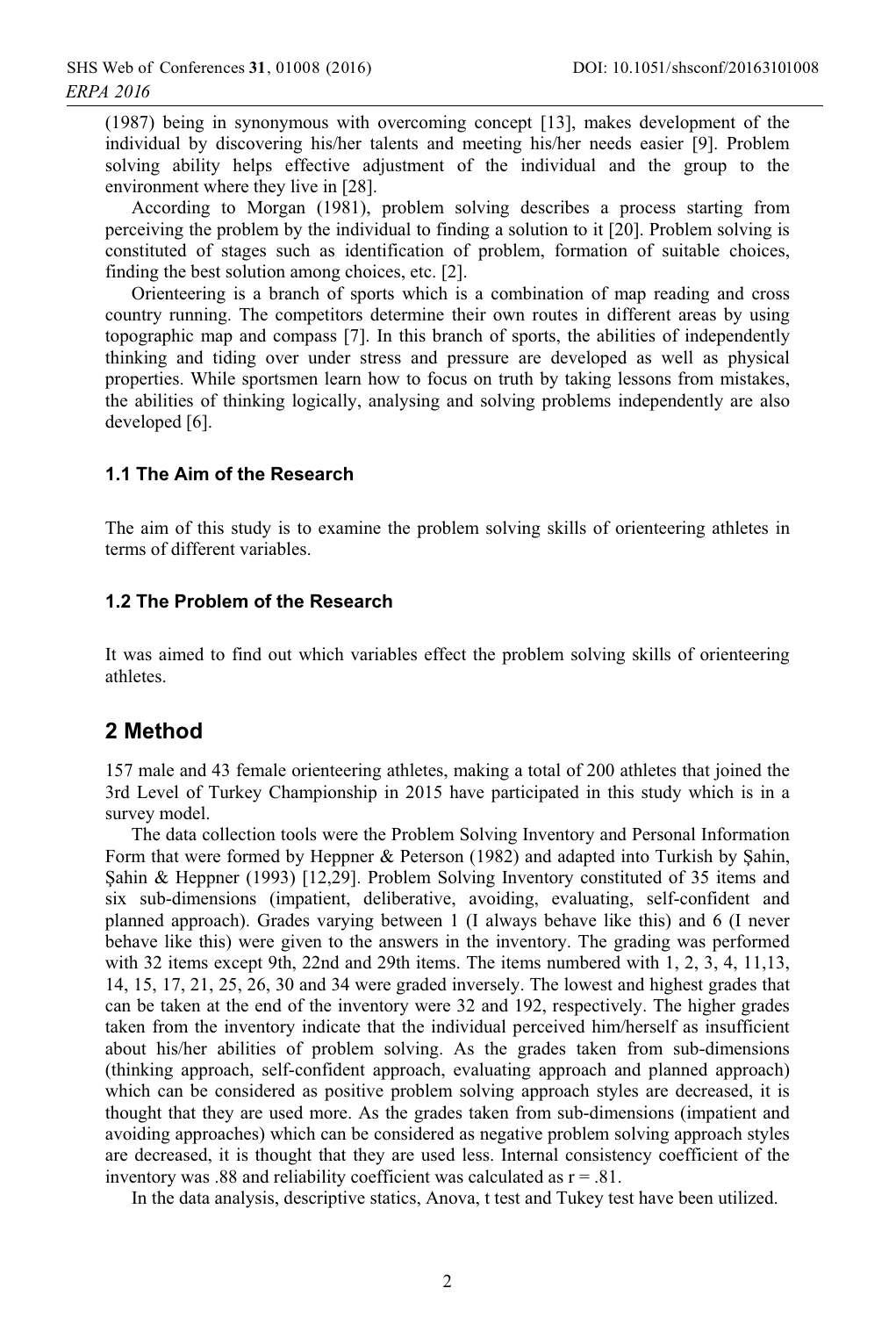# **3 Findinas**

The average grades and standard deviations related with problem solving sub-dimensions of orienteering athletes were evaluated and it was found that impatient approach was  $\overline{X}$ =29.76±7.47, thinking approach was  $\overline{X}$ ==11.91±4.4, avoiding approach was  $\overline{X}$ =10.95±4.87, evaluating approach was  $\overline{X}$ =7.31±2.78, self-confident approach was  $\overline{X}$ =16.43±5.41 and planned approach was  $\overline{X}$ =9.17±3.65. The average value of total grades taken from problem solving inventory of orienteering athletes was determined as 85.55  $\pm$ 20.45.

According to Table 1, a significant difference between genders of athletes and evaluating approach sub-dimension was found in favour of male athletes  $(7.04\pm2.65)$  when compared to female athletes  $(8.3\pm3.03)$  (p<0.05).

| <b>Problem Solving</b> | N   | Gender | $\bar{X} \pm SD$  | P       |  |
|------------------------|-----|--------|-------------------|---------|--|
| Impatient              | 157 | Men    | $29.75 \pm 7.3$   | 0.98    |  |
|                        | 43  | Women  | $29.79 \pm 8.13$  |         |  |
|                        | 157 | Men    | $11.68\pm4.42$    | 0.16    |  |
| Thinking               | 43  | Women  | $12.74\pm4.28$    |         |  |
|                        | 157 | Men    | $10.92 \pm 5.22$  | 0.86    |  |
| Avoiding               | 43  | Women  | $11.06\pm3.33$    |         |  |
| Evaluating             | 157 | Men    | $7.04 \pm 2.65$   | $0.00*$ |  |
|                        | 43  | Women  | $8.3 \pm 3.03$    |         |  |
| Self-confident         | 157 | Men    | $16.15 \pm 5.44$  | 0.16    |  |
|                        | 43  | Women  | $17.44\pm 5.21$   |         |  |
| Planned                | 157 | Men    | $9.03 \pm 3.81$   | 0.31    |  |
|                        | 43  | Women  | $9.67 \pm 2.95$   |         |  |
|                        | 157 | Men    | $84.6 \pm 20.55$  |         |  |
| Total                  | 43  | Women  | $89.02 \pm 19.94$ | 0.21    |  |

Table 1. Problem solving abilities of orienteering athletes in terms of gender

 $(*p<0.05)$ 

As seen in Table 2, the grades of married orienteering athletes taken from problem solving inventory was found significantly different from those of single athletes except impatient approach sub-dimension ( $p<0.05$ ). It was determined that married orienteering athletes used positive problem solving approach styles (thinking, self-confident, evaluating and planned) more than single athletes and moreover single athletes preferred avoiding approach sub-dimension more than married athletes. The total problem solving ability perception of married athletes was found more positive when compared to single athletes.

Table 2. Problem solving abilities of orienteering athletes in terms of their marital status

| <b>Problem Solving</b> | N   | <b>Marital status</b> | $\bar{\mathbf{X}} \pm \mathbf{SD}$ | Ŋ       |
|------------------------|-----|-----------------------|------------------------------------|---------|
| Impatient              | 27  | Married               | $27.44 \pm 7.74$                   | 0.08    |
|                        | 173 | Single                | $30.12 \pm 7.38$                   |         |
| Thinking               | 27  | Married               | $9.29 \pm 3.73$                    | $0.00*$ |
|                        | 173 | Single                | $12.32\pm4.36$                     |         |
| Avoiding               | 27  | Married               | $8.81 \pm 4.51$                    | $0.01*$ |
|                        | 173 | Single                | $11.28 \pm 4.85$                   |         |
| Evaluating             | 27  | Married               | $6.14 \pm 2.58$                    | $0.01*$ |
|                        | 173 | Single                | $7.49 \pm 2.77$                    |         |
| Self-confident         | 27  | Married               | $13.22 \pm 4.42$                   | $0.00*$ |
|                        | 173 | Single                | $16.93 \pm 5.39$                   |         |
| Planned                | 27  | Married               | $7.48 \pm 2.73$                    |         |
|                        | 173 | Single                | $9.43 \pm 3.71$                    | $0.00*$ |
|                        | 27  | Married               | $72.4 \pm 18.78$                   |         |
| Total                  | 173 | Single                | $87.6 \pm 19.98$                   | $0.00*$ |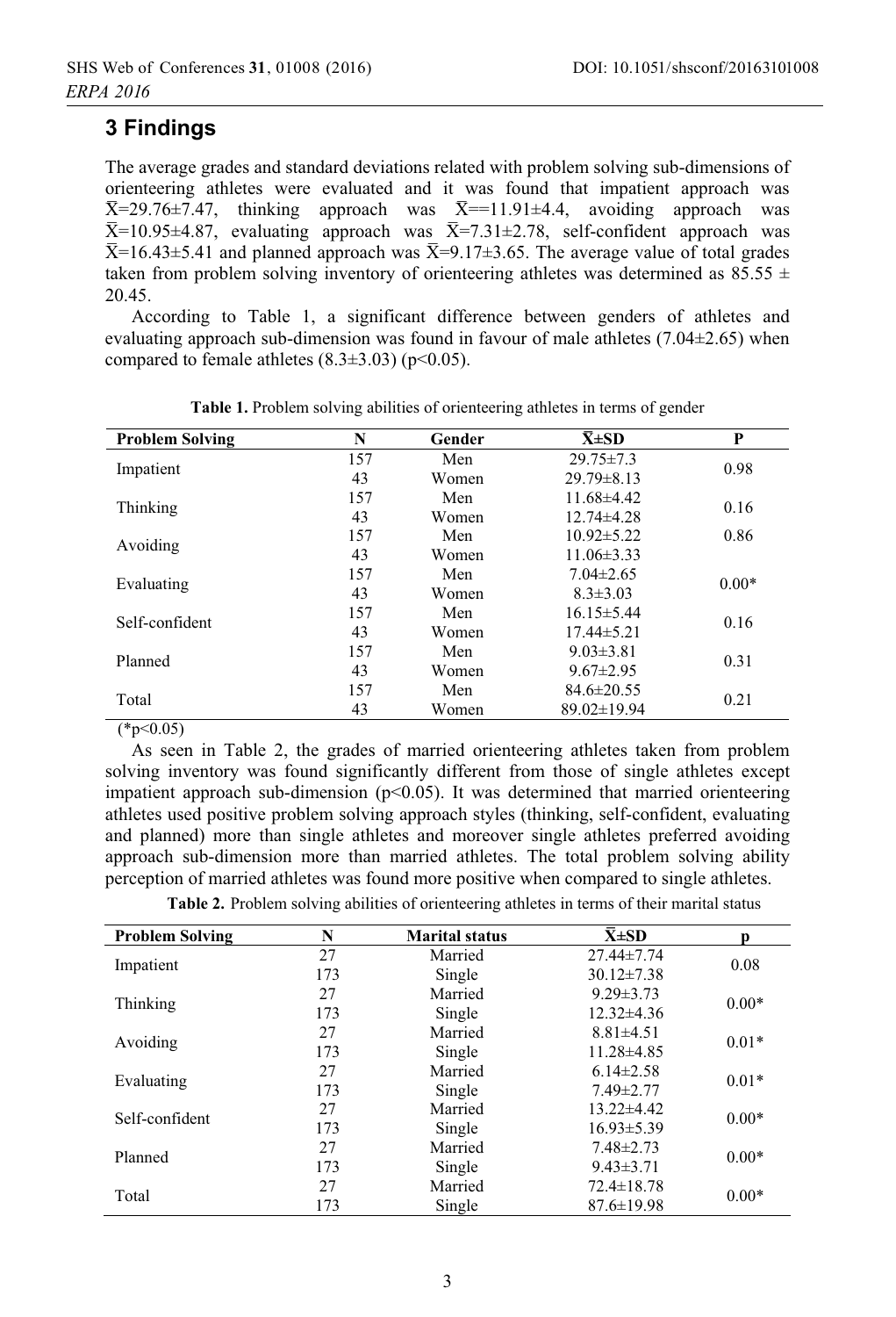#### $(*p<0.05)$

A significant difference was found between ages of athletes together with impatient, avoiding and thinking approach sub-dimensions and total problem solving grades ( $p$ <0.05). It was observed that as the age of athletes increased, they used negative approach styles less and preferred thinking approach sub-dimension more (Table 3).

| <b>Problem Solving</b> | N            | Age        | $\bar{X} \pm SD$ | p        |  |
|------------------------|--------------|------------|------------------|----------|--|
|                        | 42           | $15 - 17$  | 31.97±7.24       |          |  |
|                        | 86           | $18 - 20$  | 30.29±7.24       |          |  |
|                        | 30           | $21 - 23$  | $30.93 \pm 8.81$ |          |  |
| Impatient              | 13           | $24 - 26$  | 25.23±4.78       | $0.003*$ |  |
|                        | $\mathbf{9}$ | $27 - 29$  | 26.44±5.36       |          |  |
|                        | 20           | up to $30$ | $25.55 \pm 6.3$  |          |  |
|                        | 42           | $15 - 17$  | 12.92±4.54       |          |  |
|                        | 86           | $18 - 20$  | 12.79±4.49       |          |  |
|                        | 30           | $21 - 23$  | 11.66±4.02       | $0.00*$  |  |
| Thinking               | 13           | $24 - 26$  | $9.76 \pm 3.32$  |          |  |
|                        | 9            | $27 - 29$  | $8.33 \pm 2.5$   |          |  |
|                        | 20           | up to $30$ | $9.4 \pm 3.48$   |          |  |
|                        | 42           | $15 - 17$  | 12.19±4.7        |          |  |
|                        | 86           | $18 - 20$  | $12.22 \pm 5.28$ |          |  |
|                        | 30           | $21 - 23$  | $10.06 \pm 3.59$ |          |  |
| Avoiding               | 13           | $24 - 26$  | $7.84 \pm 2.26$  | $0.00*$  |  |
|                        | 9            | $27 - 29$  | $7.22 \pm 2.77$  |          |  |
|                        | 20           | up to 30   | $7.95 \pm 3.88$  |          |  |
|                        | 42           | $15 - 17$  | $7.85 \pm 3.04$  |          |  |
|                        | 86           | $18 - 20$  | $7.51 \pm 2.75$  | 0.25     |  |
|                        | 30           | $21 - 23$  | $7.26 \pm 3.26$  |          |  |
| Evaluating             | 13           | $24 - 26$  | $6.53 \pm 1.94$  |          |  |
|                        | 9            | $27 - 29$  | $6.55 \pm 2.35$  |          |  |
|                        | 20           | up to 30   | $6.25 \pm 1.88$  |          |  |
|                        | 42           | $15 - 17$  | $17.9 \pm 4.84$  |          |  |
|                        | 86           | $18 - 20$  | $16.67 \pm 5.5$  |          |  |
|                        | 30           | $21 - 23$  | $16.23 \pm 5.59$ |          |  |
| Self-confident         | 13           | $24 - 26$  | 14.76±4.98       | 0.13     |  |
|                        | 9            | $27 - 29$  | $14\pm 5.74$     |          |  |
|                        | 20           | up to 30   | 14.75±5.49       |          |  |
|                        | 42           | $15 - 17$  | $9.85 \pm 4.95$  |          |  |
|                        | 86           | $18 - 20$  | $9.59 \pm 3.13$  |          |  |
|                        | 30           | $21 - 23$  | $8.73 \pm 3.34$  |          |  |
| Planned                | 13           | $24 - 26$  | $7.76 \pm 2.61$  | 0.16     |  |
|                        | 9            | $27 - 29$  | $7.88 \pm 2.31$  |          |  |
|                        | 20           | up to 30   | $8.1 \pm 3.69$   |          |  |
|                        | 42           | $15 - 17$  | 92.71±17.19      |          |  |
|                        | 86           | $18 - 20$  | 89.08±20.31      |          |  |
|                        | 30           | $21 - 23$  | 84.9±20.81       |          |  |
| Total                  | 13           | $24 - 26$  | 71.92±14.94      | $0.00*$  |  |
|                        | 9            | $27 - 29$  | 70.44±17.38      |          |  |
|                        | 20           | up to $30$ | $72 \pm 19.18$   |          |  |

Table 3. Problem solving abilities of orienteering athletes in terms of age groups

 $(*p<0.05)$ 

When the years of experience and the grades taken from problem solving inventory of athletes in orienteering sports were investigated, a significant difference was found except evaluating and planned approach sub-dimensions ( $p<0.05$ ). As the experience of athletes in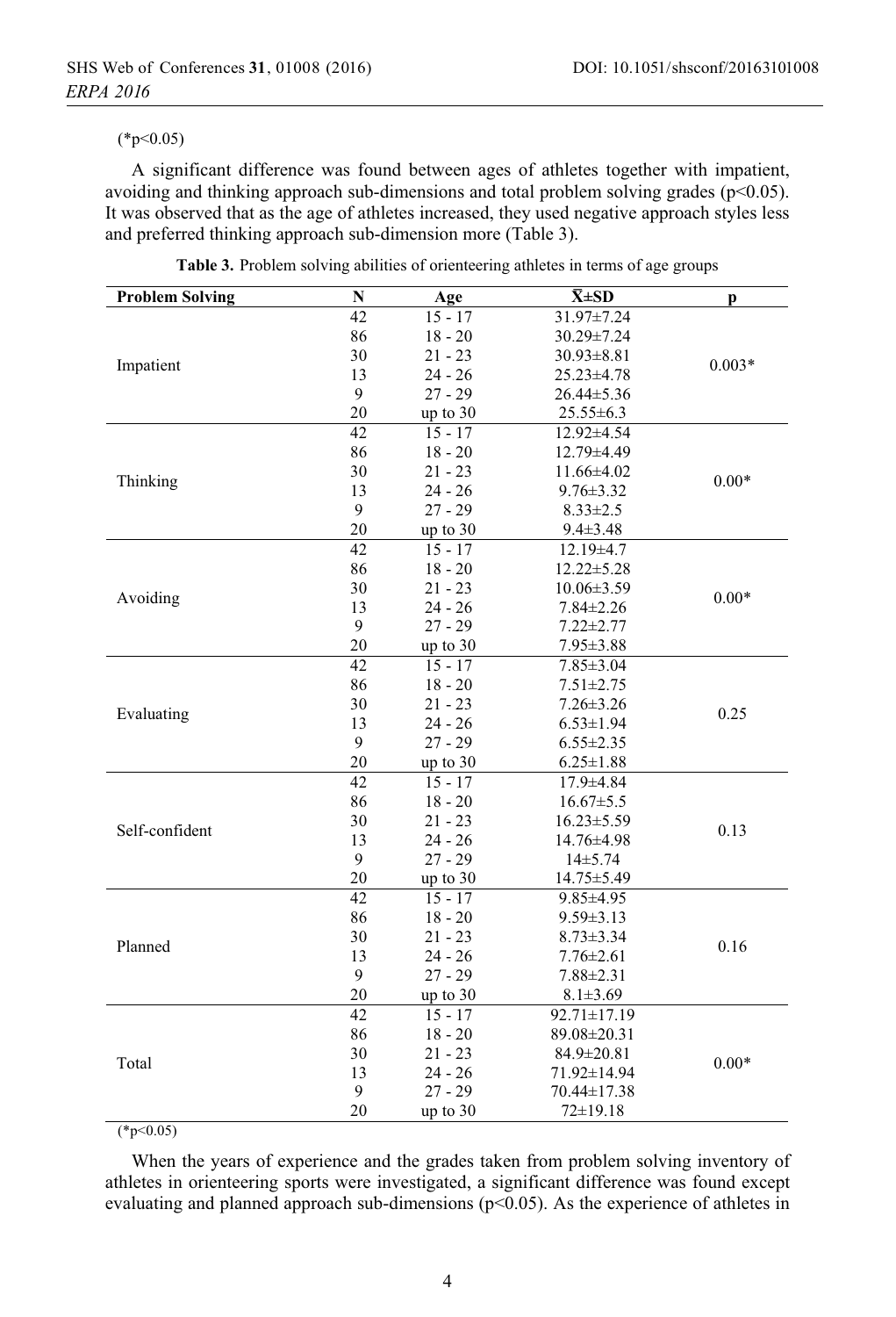the branch of sports is enhanced, their perceptions of problem solving ability become more positive (Table 4.)

| <b>Problem Solving</b> | N   | Sport ages in orienteering | $\bar{X}$ ±SD    | D       |
|------------------------|-----|----------------------------|------------------|---------|
| Impatient              | 131 | $1-3$ ages                 | $30.84 \pm 7.69$ |         |
|                        | 35  | $4-6$ ages                 | $27.57 \pm 7.36$ | $0.01*$ |
|                        | 34  | up to $7$                  | 27.85 ± 5.82     |         |
| Thinking               | 131 | $1-3$ ages                 | $12.83\pm4.56$   |         |
|                        | 35  | 4-6 ages                   | $10.8 \pm 3.6$   | $0.00*$ |
|                        | 34  | up to $7$                  | $9.52 \pm 3.28$  |         |
| Avoiding               | 131 | $1-3$ ages                 | $11.77 \pm 4.73$ |         |
|                        | 35  | 4-6 ages                   | $9.4 \pm 4.05$   | $0.00*$ |
|                        | 34  | up to $7$                  | $9.38 \pm 5.46$  |         |
| Evaluating             | 131 | $1-3$ ages                 | $7.62 \pm 2.92$  |         |
|                        | 35  | 4-6 ages                   | $7.02 \pm 2.47$  | 0.06    |
|                        | 34  | up to $7$                  | $6.41 \pm 2.33$  |         |
| Self-confident         | 131 | $1-3$ ages                 | $17.25 \pm 5.5$  |         |
|                        | 35  | 4-6 ages                   | 14.94±3.94       | $0.01*$ |
|                        | 34  | up to $7$                  | 14.76±5.78       |         |
| Planned                | 131 | $1-3$ ages                 | $9.53 \pm 3.82$  |         |
|                        | 35  | 4-6 ages                   | $9.05 \pm 3.67$  | 0.06    |
|                        | 34  | up to $7$                  | $7.91 \pm 2.58$  |         |
| Total                  | 131 | 1-3 ages                   | 89.87±20.05      |         |
|                        | 35  | 4-6 ages                   | 78.8±17i78       | $0.00*$ |
|                        | 34  | up to $7$                  | 75.85±19.8       |         |

 $(*p<0.05)$ 

As seen in Table 5, the grades of national athletes taken from problem solving inventory were found significantly different from non-national athletes except impatient, selfconfident and planned approach sub-dimensions ( $p<0.05$ ). It was determined that national athletes used thinking and evaluating approach sub-dimensions more than non-national athletes and moreover, non-national athletes preferred avoiding approach sub-dimension more than national athletes. Total problem solving ability perception of national athletes was found more positive when it was compared with that of non-national athletes.

Table 5. Problem solving abilities of orienteering athletes in terms of being national

| <b>Problem Solving</b> | N   | Status of being national player | $\bar{X} \pm SD$  |         |
|------------------------|-----|---------------------------------|-------------------|---------|
| Impatient              | 40  | National player                 | $28.2 \pm 6.76$   | 0.13    |
|                        | 160 | No national player              | $30.15 \pm 7.6$   |         |
| Thinking               | 40  | National player                 | $10.07 \pm 3.76$  | $0.00*$ |
|                        | 160 | No national player              | $12.37\pm4.44$    |         |
| Avoiding               | 40  | National player                 | $9.2 \pm 4.26$    | $0.01*$ |
|                        | 160 | No national player              | 11.39±4.92        |         |
| Evaluating             | 40  | National player                 | $6.42 \pm 2.21$   | $0.02*$ |
|                        | 160 | No national player              | $7.53 \pm 2.87$   |         |
| Self-confident         | 40  | National player                 | 14.85 ± 5.54      | 0.03    |
|                        | 160 | No national player              | $16.82 \pm 5.32$  |         |
| Planned                | 40  | National player                 | $8.17 \pm 2.75$   | 0.05    |
|                        | 160 | No national player              | $9.42 \pm 3.81$   |         |
| Total                  | 40  | National player                 | $76.92 \pm 18.46$ | $0.00*$ |
|                        | 160 | No national player              | $87.93 \pm 20.28$ |         |

 $(*p<0.05)$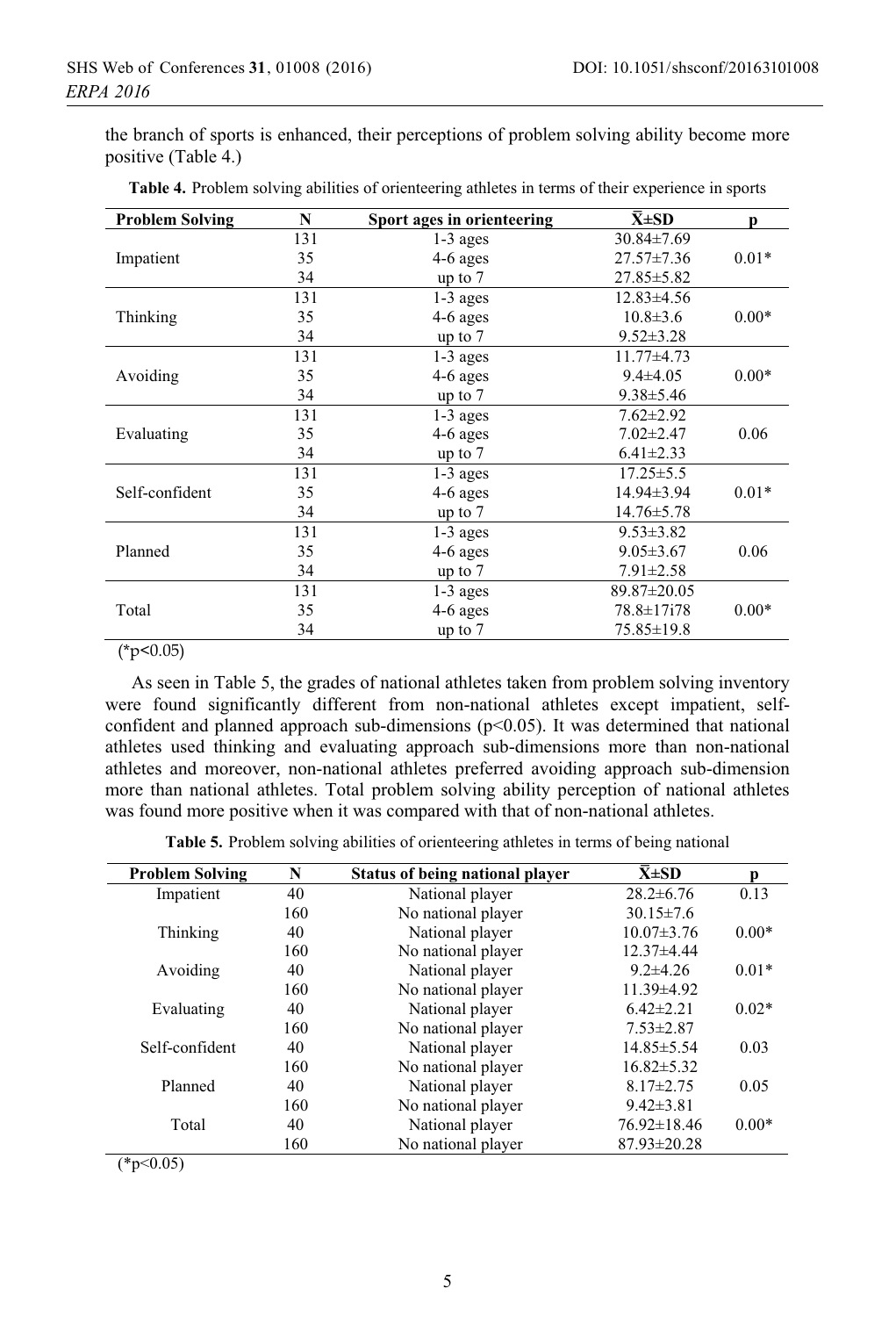### **4 Results and Discussion**

When the findings obtained from the research were evaluated, it was determined that average of total grades that the athletes got from problem solving inventory was  $\bar{X}$ =85.55. It can be concluded that orienteering athletes well assessed problem solving stages and found a solution and came through after determination of the best choice among existing solutions. By orienteering sports' nature, the athletes were successful when they found the most suitabel solution in an unknown situation. While finding a solution, their own abilities, physical properties and problem solving abilities were effective. The grades of orienteering athletes taken from sub-dimensions as well as averages of their total problem solving grades were similar with those of previous studies in literature. In the study of Kuru & Karabulut (2009), the average of grades taken from rhythm education and dance lecture by students was found as  $(\overline{X} = 83.81)$  [18]. Pehlivan & Öksüzoğlu (2006) indicated that average of problem solving grades of football players and dancers were ( $\overline{X}$ =84.53) and  $(\overline{X}=82.95)$  [26], respectively. It was determined by Cağlayan et al. (2008) that the students doing exercises took similar grades ( $\overline{X}$ =90.68) [5]. In the studies of Karabulut & Pulur  $(2011)$  on students doing active exercises, Acar  $(2013)$  on children doing football exercises, Akandere et al. (2010) on university students doing dance exercises, it was stated that doing exercises positively affected problem solving ability [16,1,3].

In the research, it was determined that male orienteering athletes used evaluating approach sub-dmension more than female orienteering athletes. It was found by Ince  $\&$  Sen (2006) that problem solving ability perception of female athletes was more positive while Karabulut & Pulur (2011); Kuru & Karabulut (2009) as well as Heppner & Peterson (1982) indicated that male athletes had more positive problem solving ability perception [14,16,18,12]. Different from the finding of the study, Karabulut & Ulucan (2011), Özdenk  $(2011)$ , Genç  $(2010)$ , Özen & Çelebi  $(2006)$  together with Pehlivan & Konukman  $(2004)$ stated that gender factor was not significant in problem solving  $[17,23,10,24,25]$ . The difference between studies was considered to be resulted from personal characteristics of individuals.

In the study, it was observed that married at hetes had more positive problem solving ability perception than single athletes and they used effective problem solving approaches more. Pehlivan & Konukman (2004) expressed that married physical education teachers had more positive problem solving abilities [25]. Different from this finding of the study, Efe et al. (2008) determined in their study related with football referees that marital status did not affect problem solving [8].

According to the results of the research, as the athletes get older, their problem solving abilities increase and they exhibit more thoughtful approach. Özdenk (2011) obtained results in parallel to the results of this study [23]. He stated that as the age increases, thinking and evaluating approach sub-dimensions were more frequently used. However, in the studies of Akbulut (2012) with amateur and professional male football players [4], Pulur et al. (2010) together with Ince & Sen (2006) with basketball players [27,14], Kuru & Karabulut (2009) on students getting rhythm education and dance lecture [18], it was stated that age was not effective on problem solving.

As the years of experience in orienteering sports increased, it was observed that problem solving ability perception of athletes was more positive. It was indicated by Efe et al. (2008) that as seniority of football referees increased, their problem solving ability perception also increased [8]. Pehlivan & Öksüzoğlu (2006) expressed that problem solving ability was directly proportional to the experience of the individual [26]. Different from the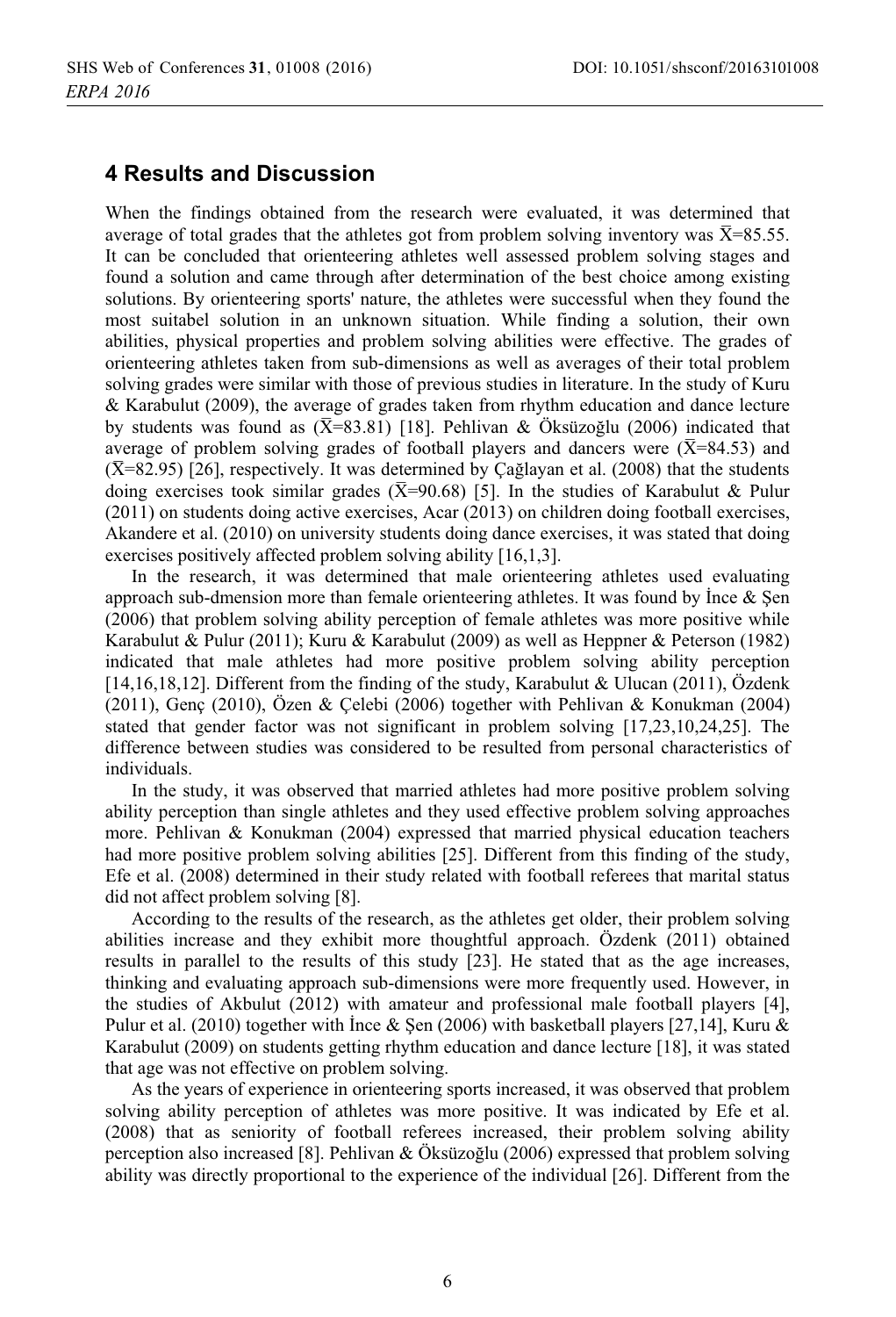result of this study, a significant difference was not found between problem solving abilities of football players and their sports experience by Gülsen (2008) [11].

In the research, it was found that displaying performance at the level of being national affected problem solving ability perception positively. In the studies of Kuru & Karabulut (2009) together with Karabulut et al. (2009) [18,15], different from this study, a significant difference was not found between being a national athlete and problem solving.

The results of the research indicated that gender, marital status, age, experience and being national of orienteering athletes affected problem solving ability perception. As the age and experience of orienteering athletes are improved, problem solving ability perception is positively developed. It is considered that doing sports at national level increases the number of experiences and positively affects self-confidence and approaches towards problems sportsmen. For this reason, it is necessary for sportsmen to face with different problems in training and race tracks arranged with many different techniques and the trainers should present opportunities to them in order to find the most appropriate solution.

## **References**

- 1. Acar, K. Futbol eğitimi alana çocuklarda problem çözme becerileri ve fonksiyonel olmayan tutumların incelenmesi, Doktora Tezi, Selçuk Üniversitesi, Sağlık Bilimleri Enstitüsü, Konya, Türkiye. (2013).
- 2. Adair, J. E. Decision making and problem solving strategies. Kogan Page Publishers.  $(2007)$
- 3. Akandere, M, Bastuğ, G, Demir H, & Tasğın, Ö, Examining problem solving skills of the students practising dance for 12 weeks in terms of gender variable. Ovidius University Annals, Series Physical Education and Sport Science, Movement and Healty; 2: 635–638(2010).
- 4. Akbulut, A. K. Amatör ve profesyonel erkek futbolcuların karar verme, problem çözme ve iletişim becerilerinin bazı değişkenler bakımından incelenmesi, Doktora Tezi, Gazi Üniversitesi, Eğitim Bilimleri Enstitüsü, Ankara, Türkiye. (2012).
- 5. Çağlayan, H.S., Taşğın, Ö. & Yıldız, Ö. Spor yapan lise öğrencilerinin problem çözme becerilerinin çeşitli değişkenler açısından incelenmesi. Niğde Üniversitesi Beden Eğitimi ve Spor Bilimleri Dergisi, 2(1):62-77. (2008).
- 6. Deniz, E., Karaman, G., Bektas, F., Yoncalik, O., Güler, V., Kılınç, A. & Ates, A. Çocuklarda oryantiring eğitimi, Kültür Ajans Yayınları, Ankara. (2012).
- 7. Dictionary of sport and exercise science: [over 5000 terms clearly defined]. A & C Black Publishers Ltd., London. (2006).
- 8 Efe, M., Öztürk, F. & Koparan, S. Bursa ilindeki faal futbol hakemlerinin problem çözme ve atılganlık düzeylerinin belirlenmesi. Spormetre Beden Eğitimi ve Spor Bilimleri Dergisi, 6(2), 49-58 (2008).
- 9. Erden, M., & Akman, Y. Eğitim psikolojisi: Gelisim-öğrenme-öğretme. Arkadas Yayınevi, Ankara. (1996).
- 10. Genc, S. Z. Öğretmen adaylarının empatik becerileri ile problem çözme becerileri. Kuramsal Eğitimbilim Dergisi, 3(2), 135-147 (2010).
- 11. Gülsen, D. Farklı lig düzevinde oynayan futbolcuların oynadıkları meykilere, öğrenim durumu ve spor yaşlarına göre problem çözme becerilerinin incelenmesi. Yüksek Lisans Tezi, Çukurova Üniversitesi, Sağlık Bilimleri Enstitüsü, Adana, Türkiye.  $(2008).$
- 12. Heppner P. P. & Petersen, C. H. The Development and Implications of a Personal Problem Solving Inventory. Journal of Counseling Psychology. 29(1), 66-75. (1982).